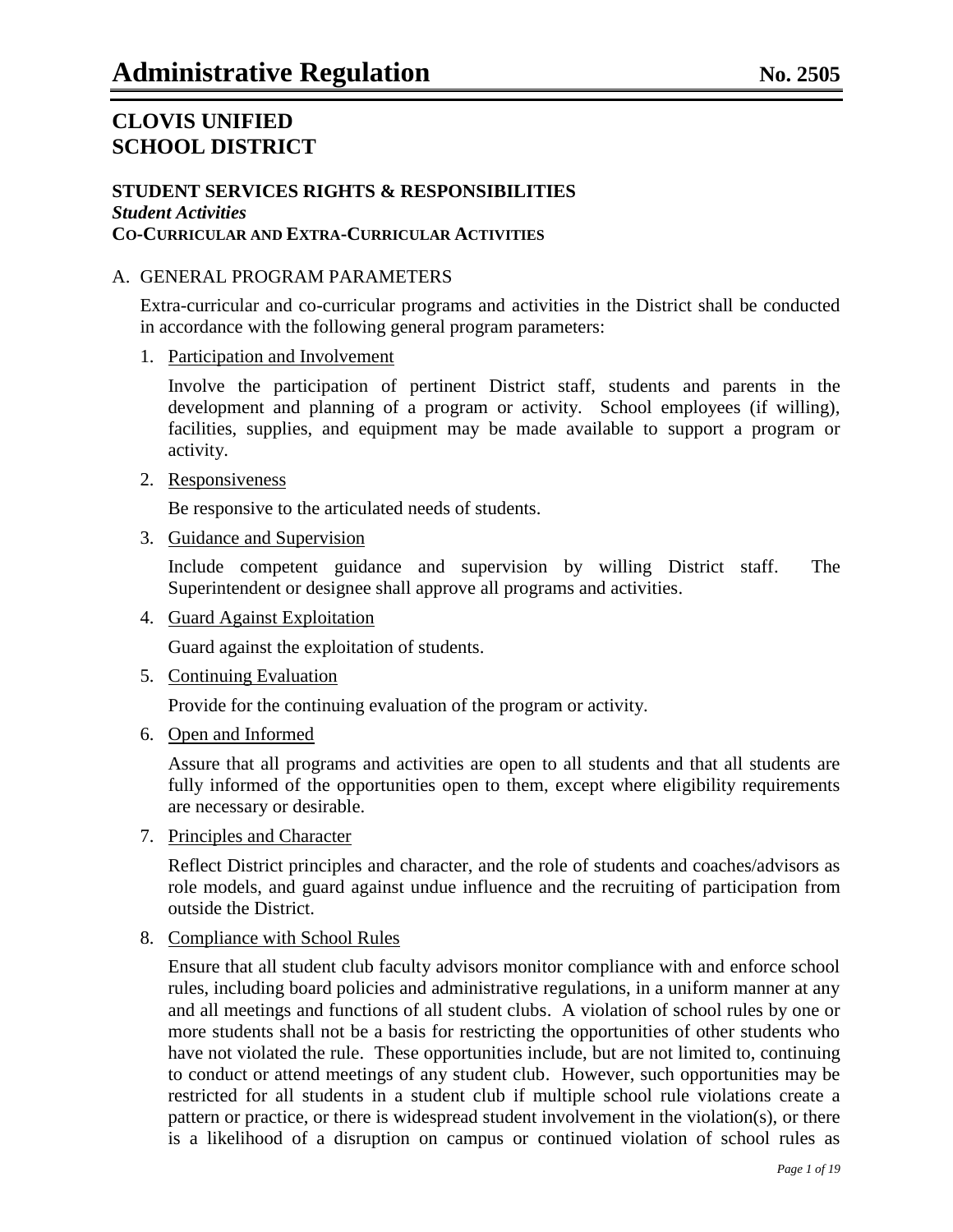determined by the Superintendent or designee. Any student who violates school rules may be subject to disciplinary action, including expulsion or suspension from school, or revocation of the privilege of participating in student club activities.

Ensure that all extra-curricular and co-curricular program and activity advisors, coaches, and supervisors monitor compliance with and enforce school rules, including board policies and administrative regulations in a uniform manner at any and all program or activity events, meetings and functions. A violation of school rules by one or more students shall not be a basis for restricting the rights and opportunities of other students who have not violated the rule(s). These opportunities include but are not limited to, continuing to conduct or attend meetings of any events, meetings, or functions of any extra-curricular or co-curricular program or activity. However, such opportunities may be restricted for all students in an extra-curricular or co-curricular program or activity if multiple school rule violations create a pattern or practice, or there is widespread student involvement in the violation(s), or there is a likelihood of a disruption on campus or continued violation of school rules as determined by the Superintendent or designee. Any student who violates school rules may be subject to disciplinary action, including expulsion or suspension from school, or revocation of the privilege of participating in extra-curricular and co-curricular programs or activities.

9. Prohibition on Discussion of Sexual Activity

Prohibit discussion of sexual activity during any student club meeting or student club activity within the District's limited open forum. "Sexual activity" shall include discussion of sex acts, sexual organs, or any topic that is addressed in the District Family Life/Sex Education curriculum. "Sexual activity" shall not be interpreted to include discussion promoting respectful or civil treatment of individuals of different sexual orientation, or discussion concerning discrimination or harassment on the basis of sexual orientation. Furthermore, nothing in this regulation shall be interpreted to prevent any student club or its members from participating in or discussing community events, such as fundraising walks relating to breast cancer or AIDS.

10. Students with Disabilities

Provide extra-curricular and co-curricular activities in such a manner as is necessary to afford students with exceptional needs an equal opportunity for participation in such services and activities.

### 11. Annual Notice of District Student Clubs

Require that an annual notice be sent to the parent/guardian of each student regarding student clubs that the District recognizes at the student's school during that academic year. The parental notice form will list, without drawing attention to any particular club, all active student clubs at the pertinent school, with the club name, a brief description of the club prepared by the principal or designee, and the name of the club's advisor. The parental notice form will, without drawing attention to any particular club, advise the parent/guardian of his or her right to inform the school of any student club in which the parent/guardian does not wish his or her student to participate, and advise the parent/guardian that consent will be presumed without written notice to the contrary. The notice shall include the following prefatory language and no other prefatory language: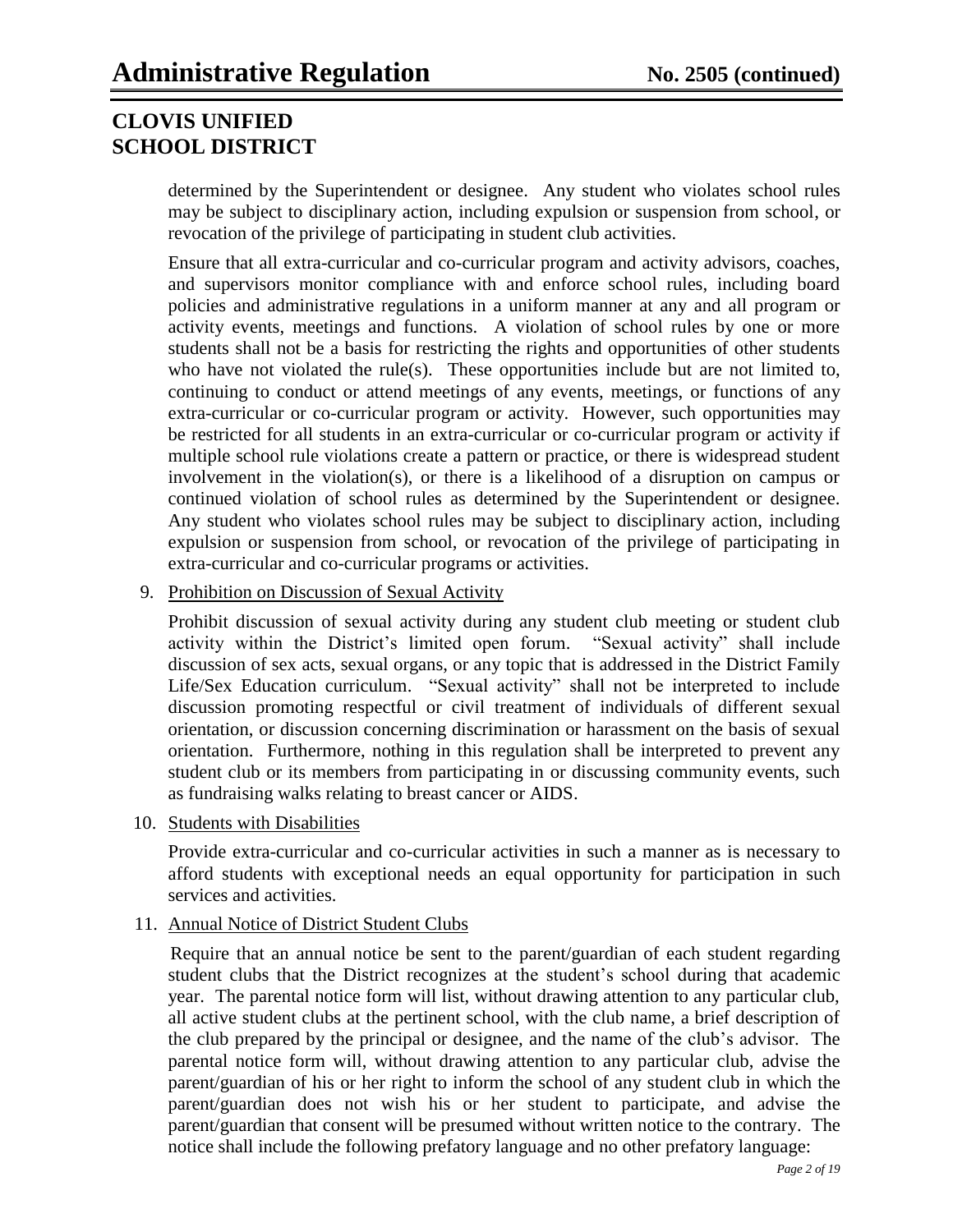"As part of its educational mission for students, Clovis Unified School District allows both curriculum- and non-curriculum-related student clubs to meet at school during noninstructional hours (e.g., before classes begin, during lunch period, club schedule, and after classes end). The Governing Board believes that curriculum- and non-curriculumrelated student organizations can have an important place in students' lives. Besides extending and reinforcing the instructional program, such groups can give students practice in democratic self-government and civil social discourse, as well as providing social, intellectual, and recreational opportunities.

The viewpoints and speech expressed at meetings of student clubs do not necessarily reflect the views of the Clovis Unified School District or its Governing Board.

If eligible under applicable District eligibility standards, a student will have the opportunity to join one or more such clubs and to attend and participate in the meetings of any club that he or she joins. However, the parent has the right to inform the school in writing of any particular student club in which they do not wish their child to participate. Consent to participate will be presumed without written notice to the contrary."

### B. ACADEMIC STANDARDS FOR GRADES 7-12

To reflect the Board's desire that interscholastic athletics, co-curricular and extra-curricular activities supplement, and not detract from, the academic achievement of District students, each program or activity for students in grades 7-12 shall include the following academic standards:

### 1. Grade Point Average Requirement

All students must earn at least a 2.0 grade point average for the prior grading period in order to participate during the current grading period. A student who fails to achieve at least a 2.0 grade point average may be placed on probation for the current grading period provided the student complies with the school's tutorial assistance program. A student who does not achieve at least a 2.0 grade point average during the probationary period shall not be allowed to participate in extra-curricular or co-curricular activities in the subsequent grading period.

Grades earned during the six-week spring grading period of the eighth grade must be used to determine probation/eligibility for the first six-week fall grading period of the ninth grade.

- a. Students ruled ineligible:
	- i. May practice with the team with approval by school administration after consulting with the coach; and
	- ii. The student must attend the weekly study table;
	- iii. The student will not be released early from class for games, practices, events;
	- iv. The student will not be allowed to dress out to participate.
- b. Students placed on probation as used herein must:
	- i. Attend the weekly study table; and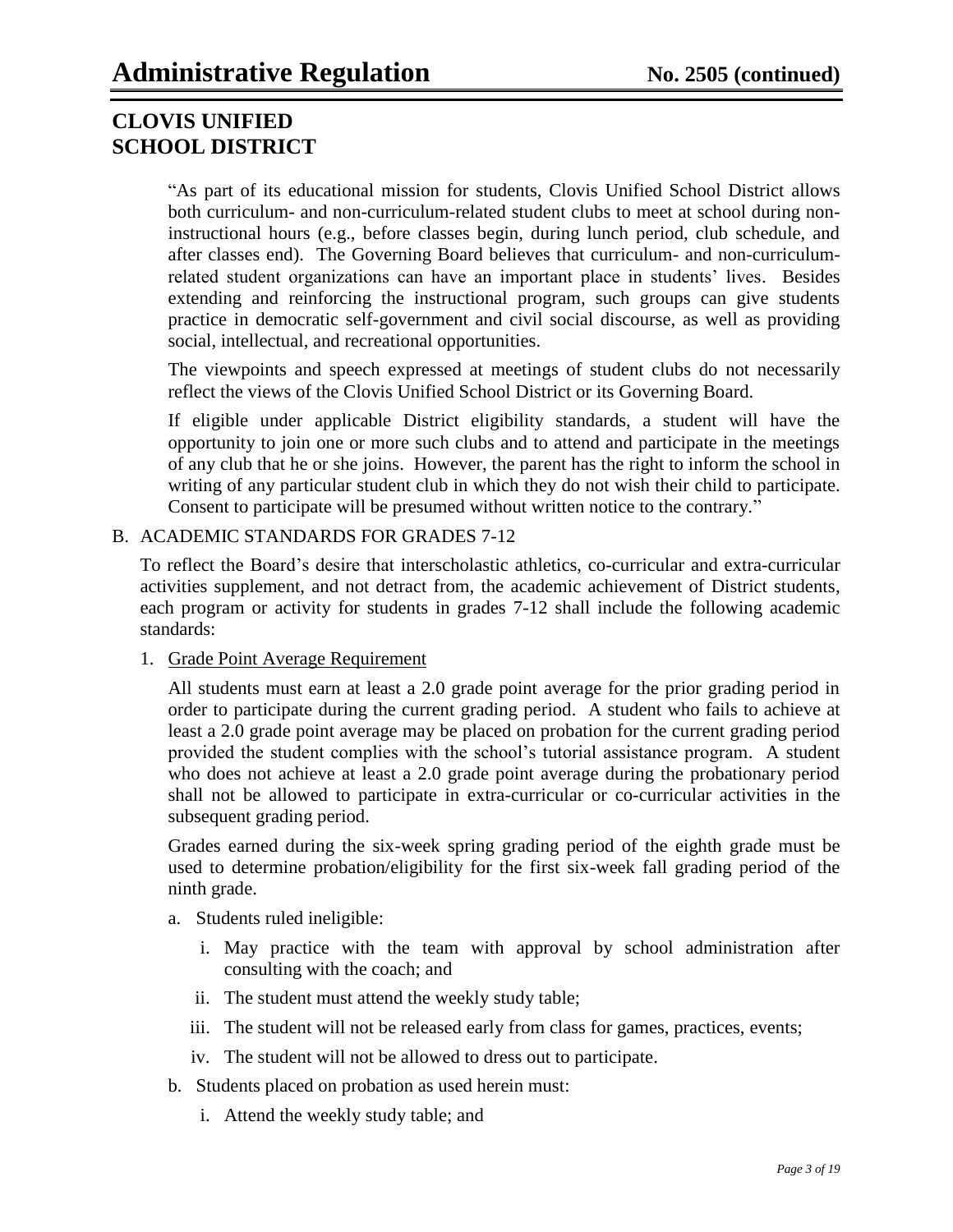- ii. Request from the student's teachers a progress report every two weeks, and circulate the progress reports to the advisor or coach of each student club, extracurricular or co-curricular program or activity in which the student is participating. The report must show a passing grade for all classes and a minimum 2.0 grade point average to continue to participate, and to proceed with the subsequent two-week probationary period.
- c. A transfer student is subject to all the conditions of the grade point average requirement.

A student that does not pass at least twenty (20) units for high school, or four (4) classes for intermediate/middle school, during each semester grading period will be ineligible for the following grading period. There is no probationary period for such a student.

*Example of Regulation's Application*: Student A attends a District middle school and is enrolled in six (6) classes in the spring grading period. Student A receives three (3) F's for the grading period. Because Student A did not pass at least four (4) classes, Student A is ineligible to participate in extra-curricular and co-curricular activities for the following six-week grading period. Under these circumstances, Student A is not entitled to a probationary period.

2. Progress Toward Graduation Requirement

All students who participate in a co-curricular or extra-curricular activity must maintain a grade point average for all classes and minimum progress toward high school graduation that demonstrates satisfactory coursework. Each school site is directed to develop a plan to provide monitoring and assistance to individual students in order to satisfy these standards.

The following number of accumulated units toward high school graduation will be the standard for minimum achievement for students in grades 9-12:

| Grade/Semester             | 6-Period Day | 8-Period Day |
|----------------------------|--------------|--------------|
| Sophomore, fall semester   | 55 units     | 75 units     |
| Sophomore, spring semester | 80 units     | 105 units    |
| Junior, fall semester      | 110 units    | 145 units    |
| Junior, spring semester    | 135 units    | 180 units    |
| Senior, fall semester      | 165 units    | 220 units    |
| Senior, spring semester    | 195 units    | 260 units    |

- a. A *current* student in grades 9-12 who does not accumulate the required number of units toward high school graduation may be placed on probation for the current semester if the following conditions are met:
	- i. A written plan of coursework for the student to catch up on credits within the semester currently attending is developed. The plan is to be submitted to the Assistant Superintendent of Educational Services or designee;
	- ii. The student must attend the weekly study table;
	- iii. The student may be required to circulate a progress report every two weeks to the advisor or coach of each student club, extra-curricular or co-curricular program or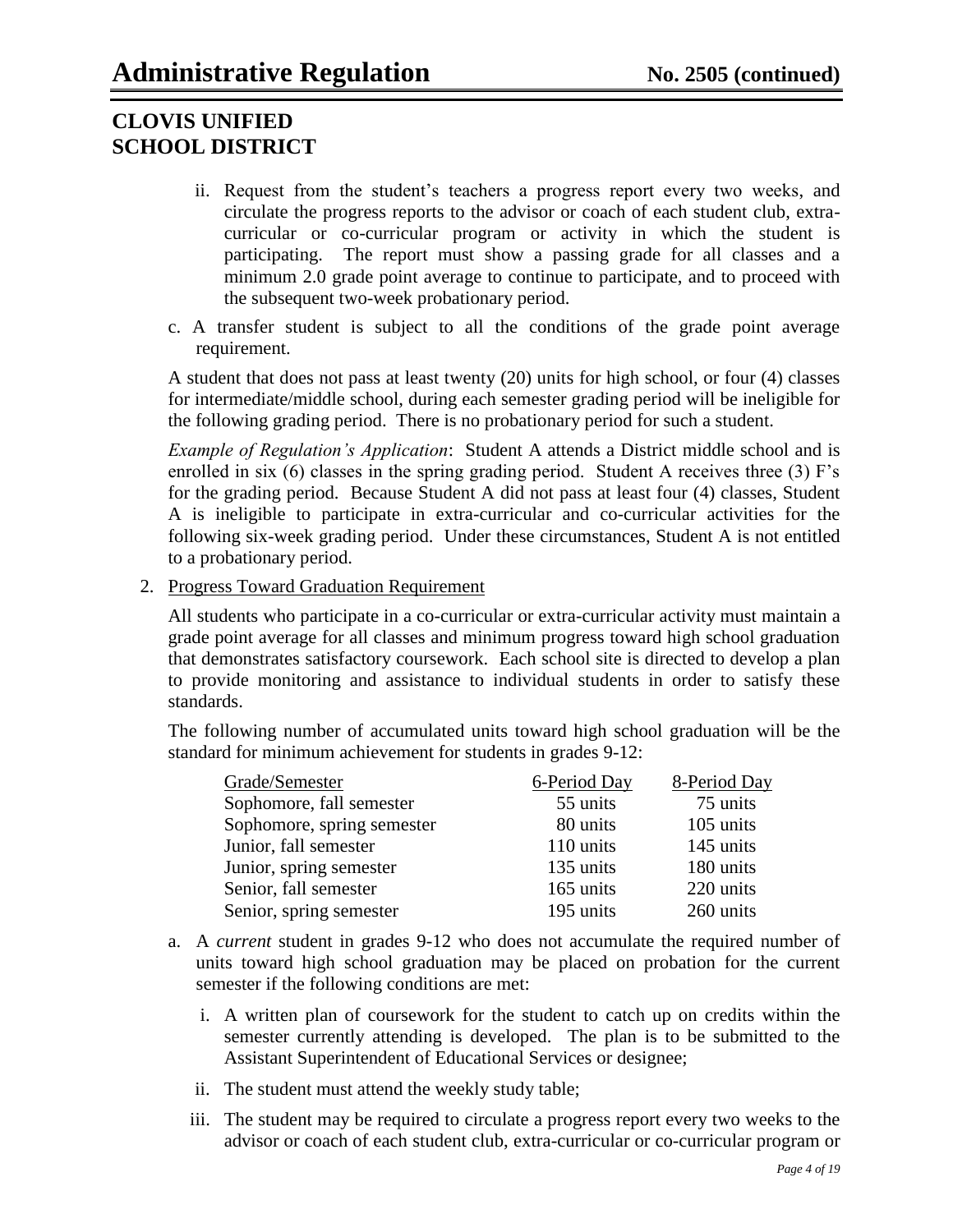activity in which the student is participating. The report must show passing grades in all classes and a minimum 2.0 grade point average to continue to participate, and to proceed with the subsequent two-week probationary period;

iv. This can be used only one time in the four years of high school. Appeals for extenuating circumstances will be heard by the Superintendent's designee.

A student who does not achieve the necessary number of units by the end of the probationary semester shall not be allowed to participate in extra-curricular and cocurricular activities in the following semester. For students transitioning between sixperiod days and eight-period days, the number of credits accumulated by the student for purposes of graduation may need to be individually calculated.

- b. If a *transfer* student is below the standards for accumulated units towards high school graduation, a school can implement a probationary period if the following conditions are met:
	- i. A written plan of coursework for the student to catch up on credits within twelve months (or the graduation ceremony for a senior) is developed. The plan is to be submitted to the Assistant Superintendent of Educational Services or designee;
	- ii. The student must attend the weekly study table;
	- iii. The student may be required to circulate a progress report every two weeks to the advisor or coach of each student club, extra-curricular or co-curricular program or activity in which the student is participating. The report must show passing grades in all classes and a minimum 2.0 grade point average to continue to participate, and to proceed with the subsequent two week probationary period;

A student who does not achieve the necessary number of units by the end of the probationary 12 months shall not be allowed to participate in extra-curricular and cocurricular activities in the following semester. For students transitioning between sixperiod days and eight-period days, the number of credits accumulated by the student for purposes of graduation may need to be individually calculated.

3. Written Notification of Probation or Ineligible Status

The school will provide written notification to the student's parent/guardian when a student is placed on 7-12 probation or becomes ineligible for co-curricular and/or extracurricular participation.

4. Tutorial Assistance Program for Probationary Students

The school site program must include a minimum of two hours of tutorial assistance at the intermediate school level and three hours at the high school level per week. Progress checks and parent communication should be included on a regular basis.

5. Summer School

Summer school grades may be combined with the grades of the last six-week grading period in computing the grade point average to determine eligibility for the first six-week grading period of the next school year.

6. End of Grading Period/Semester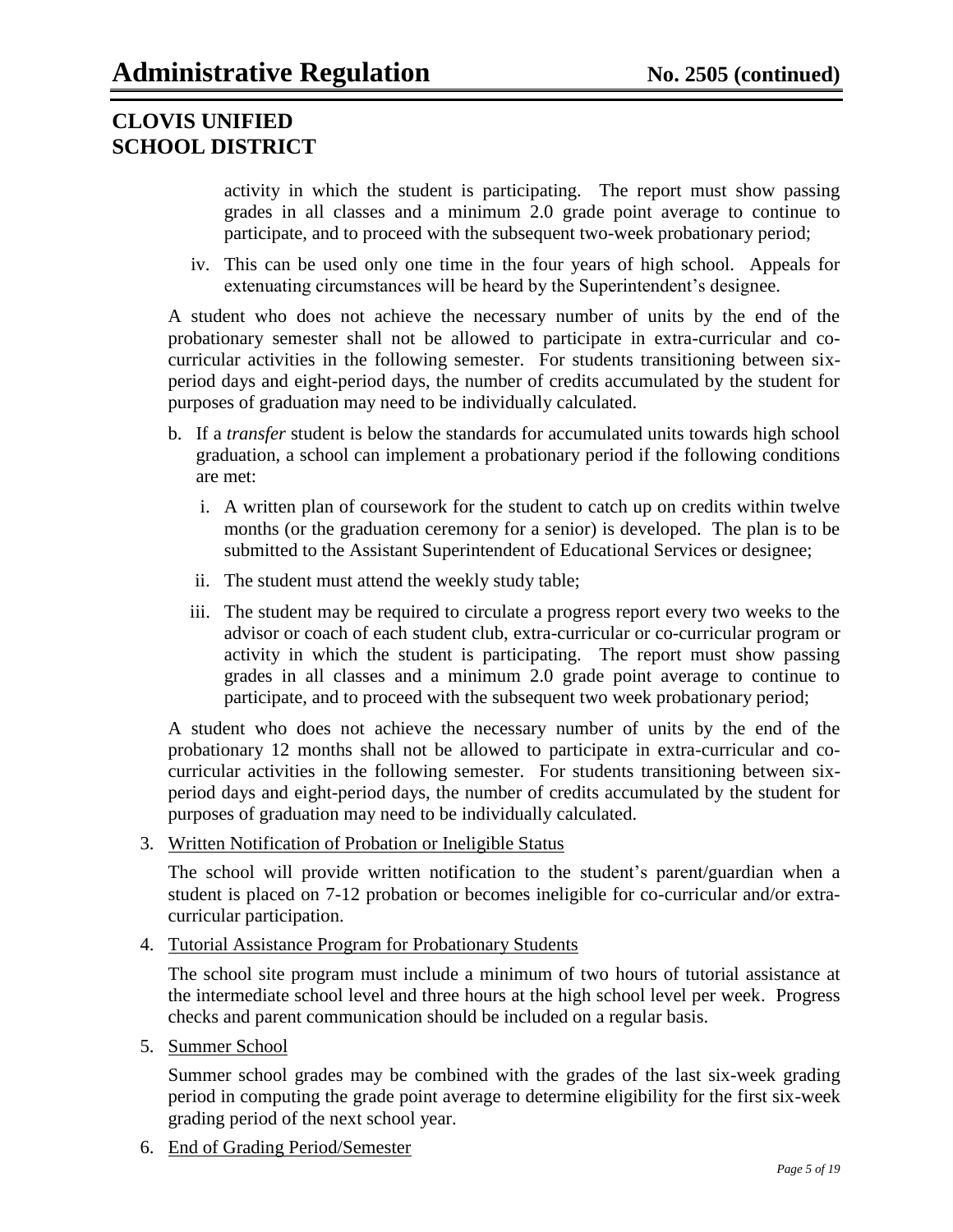A school must declare all of its students eligible, ineligible, or on probation on the same day following the close of the previous grading period. This date should be set to allow for accuracy in the issuance of grades and the determination of grade point averages. The day used will be the 2nd Monday following the grading period.

### C. ACADEMIC STANDARDS FOR ELEMENTARY STUDENTS (GRADES K-6)

To reflect the Board's desire that interscholastic athletics, co-curricular and extra-curricular programs and activities supplement, and not detract from, the academic achievement of District students, each program or activity for students in grades K-6 shall require that a student maintain at least a "C" average in all subject areas. For purposes of Elementary student probationary status and related eligibility requirements, see the District's Elementary Athletic Handbook.

### D. CODE OF CONDUCT

To reflect the Board's desire that interscholastic athletics, co-curricular and extra-curricular programs and activities ("co-curricular and extra-curricular activities") supplement, and not detract from, the character education of District students, all such activities in the District shall be conducted in accordance with the following standards:

### 1. Commitment to Code of Conduct

Students participating in District co-curricular and extra-curricular activities must follow the Code of Conduct standards at all times. This obligation and responsibility continues at all times, including summer vacation. Students are subject to the Code of Conduct and related school rules affecting participation in District co-curricular and extra-curricular activities when students are under the supervision of a District advisor/coach, while at school or at a school-related activity, as well as at non-school related activities. Students and the coaches, advisors, and parents/guardians of the student participating in District co-curricular and extra-curricular activities will abide by this Code of Conduct. These persons must demonstrate honesty and integrity in compliance with the academic, residency and good citizenship requirements of the Code of Conduct. Further, any undue influence by a school official, coach, advisor, parent/guardian, official, or spectator to encourage improper conduct by a co-curricular or extra-curricular activities participant in violation of the Code of Conduct is strictly prohibited. This prohibition includes any direct or indirect salary, gratuity, educational expenses, excessive or improper expenses, awards, benefits, cash or the equivalent thereof provided to a co-curricular or extracurricular activities student participant to encourage or ensure a student's participation in a District co-curricular or extra-curricular activity.

If it is discovered that any parent/guardian, student, coach, advisor, teacher, friend or any one associated with the District has provided false information in regards to any aspect of eligibility status on behalf of a student, said student is subject to immediate and permanent ineligibility in any activity from the date on which false information was provided.

Accordingly, teachers, coaches, advisors, parents/guardians, officials, spectators and students shall abide by the Code of Conduct to uphold the trustworthiness, respect, responsibility, fairness, caring and citizenship that this community represents.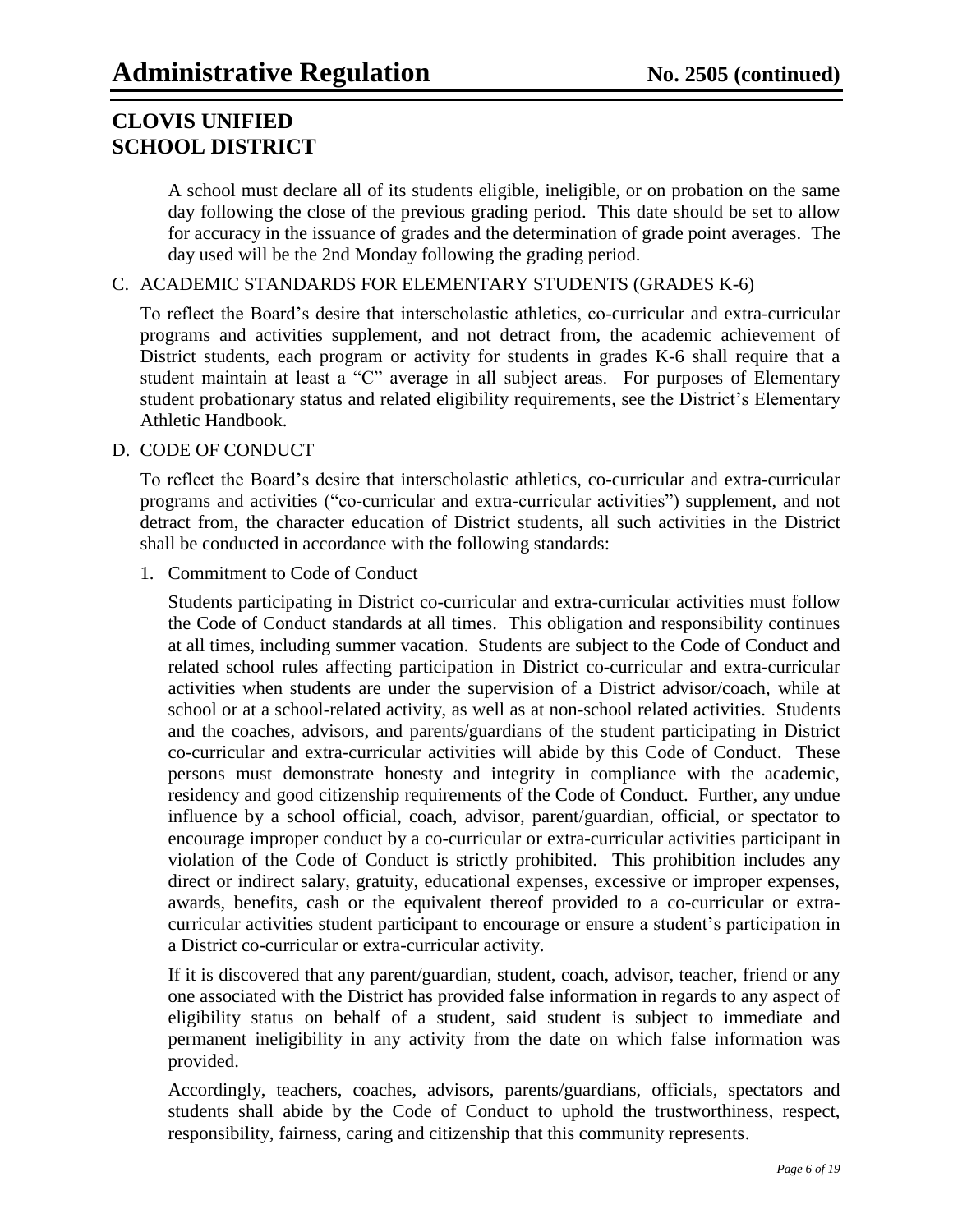(With regard to coaches and other District employees in athletic supervisory positions, see also California Code of Regulations, title 5, § 5596.)

2. Appearance

District co-curricular and extra-curricular activities are held in high esteem in the District and in the community. Appearance, expressions and actions influence people and their opinion of the District, its students, teams, and the schools. Each student participant in District co-curricular and extra-curricular activities has the responsibility to abide by the District dress code when at school, while traveling, and when representing the District at a co-curricular or extra-curricular activities competition or event. A co-curricular or extra-curricular coach or advisor may set a more strict dress policy, but may not be more lenient than the District dress code as stated in Board Policy No. 2105. If the coach or advisor chooses to set a more strict policy, prior approval must be obtained from the school site athletic director or administrator overseeing the co-curricular or extracurricular activity, and that stricter dress code policy must be furnished in writing to participating students and parents/guardians.

3. Attendance

Regular school attendance is expected of all District students. Habitual absenteeism will result in appropriate disciplinary action. A participant in co-curricular or extra-curricular activities must be in attendance the day of the performance, contest or event (at least half of the day unless the student has a doctor's appointment or is excused by the school principal) or in school the day prior to activity event or performance, or contest on a nonschool day, to be eligible for participation. Students are also expected to attend all school classes the day following a co-curricular or extra-curricular activity event or performance, or contest. Any deviation from the regular school attendance will result in appropriate disciplinary action.

4. Academic Eligibility

Participating students shall meet the academic eligibility standards set forth above as part of his or her ethical responsibilities as a participant in co-curricular and extra-curricular activities.

5. Provision of Accurate Information

Students participating in District co-curricular or extra-curricular activities must provide correct information on the following forms as appropriate:

- a. Valid Birth Certificate;
- b. Results of an annual physical examination;
- c. Verification of insurance;
- d. Signed residence questionnaire;
- e. Signed informed consent form;
- f. Signed informed consent form for football;
- g. Signed anabolic steroids form;
- h. Signed District Code of Conduct;
- i. Signed California Interscholastic Federation (CIF) Code of Conduct; and/or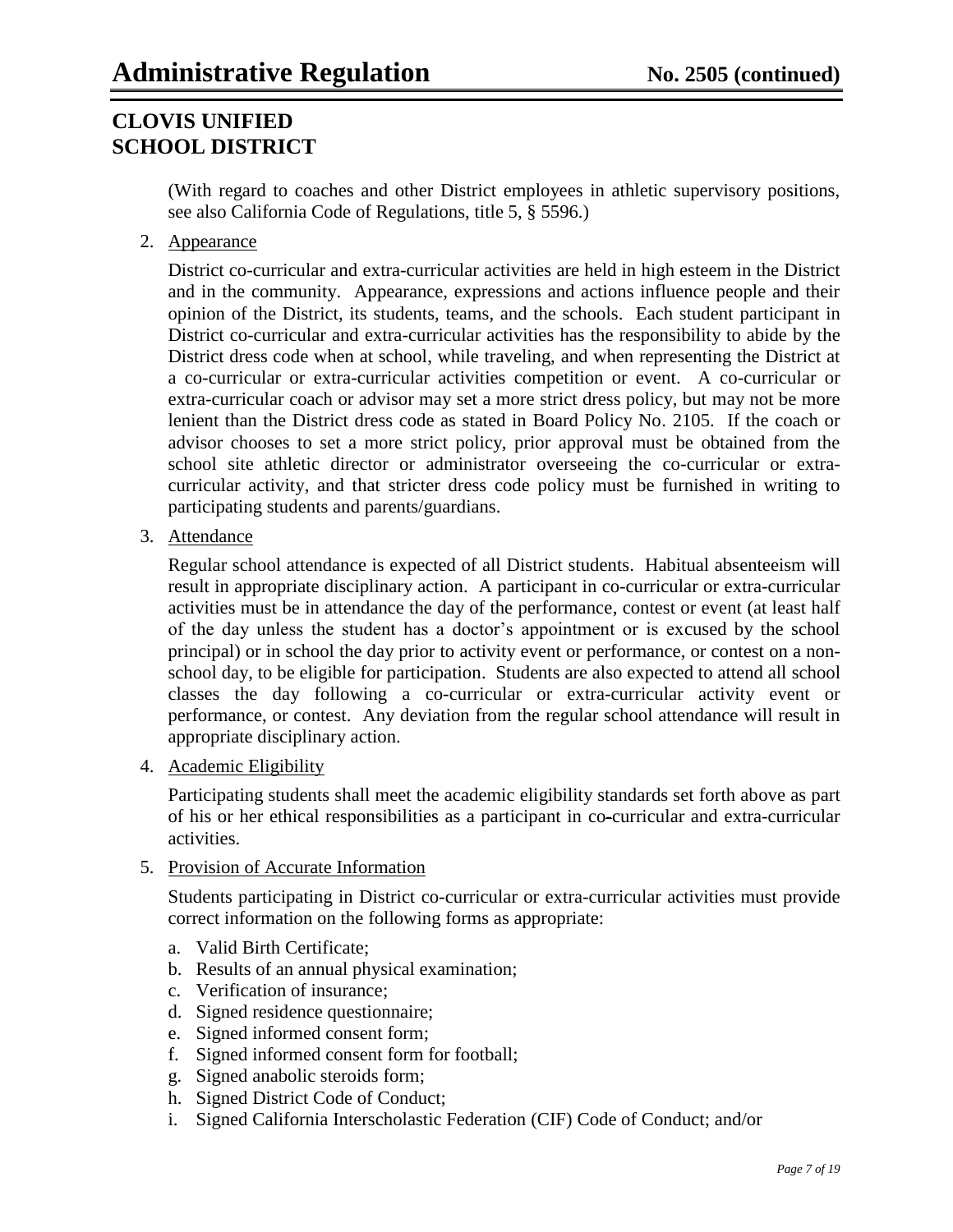j. Signed dress code (if coach/advisor uses a stricter dress code than that set forth in Board Policy No. 2105).

### 6. Behavior

The conduct of District students participating in co-curricular and extra-curricular activities is closely monitored by the public and community. District students, in representing themselves, their parents/guardians school and community, are expected to conduct themselves in an exemplary manner. No student participant will violate applicable statues or rules, including Education Code sections 48900 (Refer to AR2102).

7. Removal Procedure

When a violation of this Code of Conduct and/or the California Education Code occurs, a coach/advisor/activities director or athletic director can temporarily exclude a student from participation on a team/activity for a period up to five (5) school days and recommend permanent removal of the student from the team/activity for the season. The coach/advisor is to immediately inform the school athletic director or activities director of the temporary exclusion of the student from the team/activity. The parents/guardians are to be notified in person or by phone within twenty-four (24) hours of the temporary exclusion from participation.

A student that has been temporarily excluded will have an informal conference with the site athletic/activities director. The purpose of this informal meeting is to give the student an opportunity to be heard with respect to the alleged violation.

Within five (5) school days after notice of being temporarily excluded from the team/activity, the student and the student's parents/guardians must be given an opportunity to be present at an eligibility hearing to determine the length of the student's exclusion, the criteria for reinstatement on the team/activity, or if the student will be permanently removed from the team/activity. Time periods for the above procedure may be adjusted if necessary to complete the investigation of the offense; however, the student in question and his/her parents/guardians will be notified of the adjusted schedule. This procedure shall not apply to residential, intradistrict, or interdistrict transfer eligibility determinations for interscholastic athletics eligibility discussed below.

8. Removal Hearing

For purposes of the Removal Procedure described above, the hearing panel that will determine whether to permanently remove a student from an interscholastic athletic team will be composed of three (3) voting school personnel as follows:

- a. Athletic director/activities director/chairperson (one vote);
- b. Principal, deputy principal, learning director or counselor (one vote); and
- c. Staff member (one vote).

Others who may attend and have input:

- a. Coaches/advisors (non-voting, provide information only);
- b. Student (non-voting, provide information only); and/or
- c. Parents (non-voting, provide information only).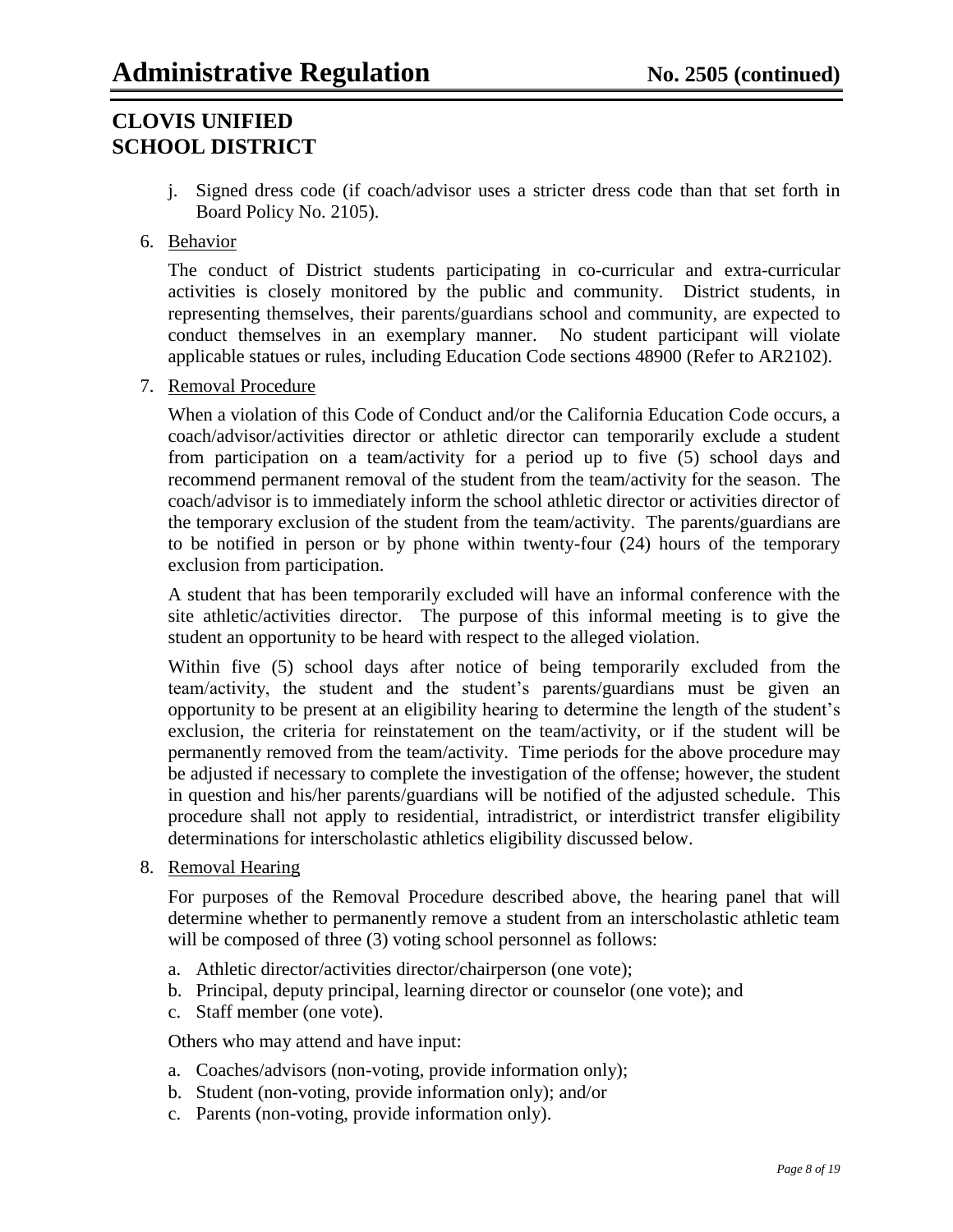The three (3) voting members of the hearing panel must be present to constitute a quorum, with a majority vote necessary for action.

The hearing panel will hear a case within five (5) school days, (unless extended by the District for a reasonable period of time for purposes of completing an investigation into the student's conduct subjecting him or her to removal, or other valid reasons), and inform the student of its decision after the panel's recommendation has been reviewed by the Principal.

Individuals who may be present during the panel's hearing are restricted to the panel members, school officials, the student, and the student's parents/guardians, and, if allowed by the District, witnesses providing testimony during the hearing. Any exception to this restriction must be approved by the Principal.

A letter shall be sent to the parents/guardians and student stating the decision of the hearing panel within one (1) school day after the hearing.

Following the receipt of the hearing panel's decision by the student's parents/guardians, the student may appeal the panel's decision to the Principal. Student must deliver the request for appeal to the Deputy Principal or Principal's office within ten (10) school days of the hearing panel's decision.

### E. RESIDENTIAL AND TRANSFER ELIGIBILLITY FOR INTERSCHOLASTIC ATHLETIC; INTERMEDIATE (GRADES 7-8) AND HIGH SCHOOL (GRADES 9-12) **STUDENTS**

The following regulations govern District students' residential, intradistrict and interdistrict transfer eligibilities for participation in District interscholastic athletics.

"Residential eligibility" governs and determines at which District area school a student has obtained eligibility to participate in interscholastic athletics.

"Interdistrict transfer eligibility" governs whether a student is eligible to participate in interscholastic athletics following a transfer from a non-District school into a District school.

"Intradistrict transfer eligibility" governs and determines whether a student is eligible to participate in interscholastic athletics following a transfer from one District school to another District school, whether through the District's Open Enrollment process or other method of intradistrict transfer.

Authorization or approval by the District of a student's interdistrict transfer, intradistrict transfer, or open enrollment transfer does not result in the student obtaining interdistrict or intradistrict transfer eligibility for District interscholastic athletics. Following a student's interdistrict or intradistrict transfer into a District school, the determination of the student's interdistrict or intradistrict transfer eligibility for interscholastic athletics will be based upon the requirements, standards and guidelines set forth herein.

### 1. Residential Eligibility

"Residential eligibility" determines what District school student is eligible to attend based on the attendance area in which the student resides. Correspondingly, "residential eligibility" determines, in the first instance, the District school at which a student is generally eligible to participate in interscholastic athletics during the seventh through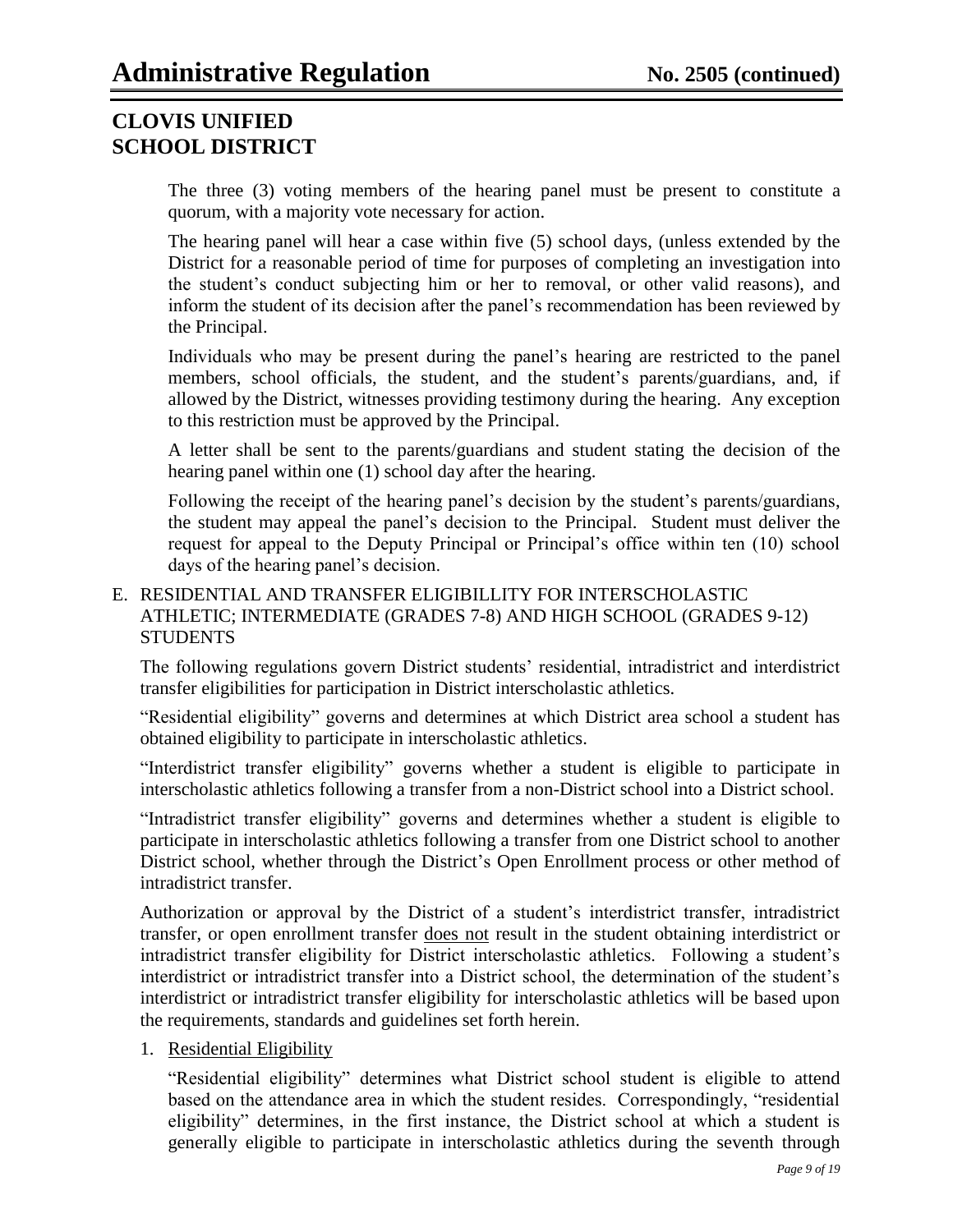twelfth grade years.

A student's area of attendance is established by the District elementary school they are attending during the second semester of their sixth grade school year. Upon entering the seventh grade of the aligned intermediate school, the student has initial enrollment.

A student who has a valid full family move into an attendance area of the District in the seventh grade would also have initial enrollment.

When a student transfers from a school not associated with the District, he or she will be considered an interdistrict transfer (i.e., transfers into a District school from a home school, private school or other public school). A student on an interdistrict transfer who lives in the District's boundaries will be given residential eligibility based on their neighborhood school. If the student wants to attend a school outside their neighborhood school, the student must comply with the intradistrict transfer policy and related interscholastic eligibility limits.

When a student transfers within the District to another District school by either open enrollment or other intradistrict transfer, they will be considered a transfer student and will be subject to the intradistrict transfer policy and related interscholastic eligibility limits.

*Example of Regulation's Application:* If a student transfers/enrolls into the District from a private school, and lives in District School A's attendance boundary area, the student may be granted eligibility for participation in School A's interscholastic sports. If the same student desires to attend District school B, outside his attendance area, then the student must follow the District's intradistrict policy and will generally be ineligible for participation in School B's interscholastic sports for 365 days.

2. Interdistrict Transfer Eligibility

For purposes of determining interdistrict transfer eligibility for District interscholastic sports, the District adopts and follows the standards in California Interscholastic Federation (CIF) and CIF Central Section Bylaw 207.

a. Interdistrict Transfer Eligibility (Grades 7 and 8)

The following provisions apply to any student who transfers from a school not associated with the District into the District during the student's seventh or eighth grade years. (Refer to CIF Central Section Bylaw 207.)

- i. A student may have interdistrict transfer eligibility provided the student moves from any non-District school to a District school due to:
	- (1) A valid change of residence (Full Family Move) (Refer to CIF Central Section Bylaw 206); OR
	- (2) A ruling by the Governing Board of a school district that has two or more high schools mandating a change of school attendance boundaries affecting an individual student or group of students provided the change of schools is not the result of a disciplinary action; OR
	- (3) A family decision to transfer the student during their seventh or eighth grade year and the following conditions are met: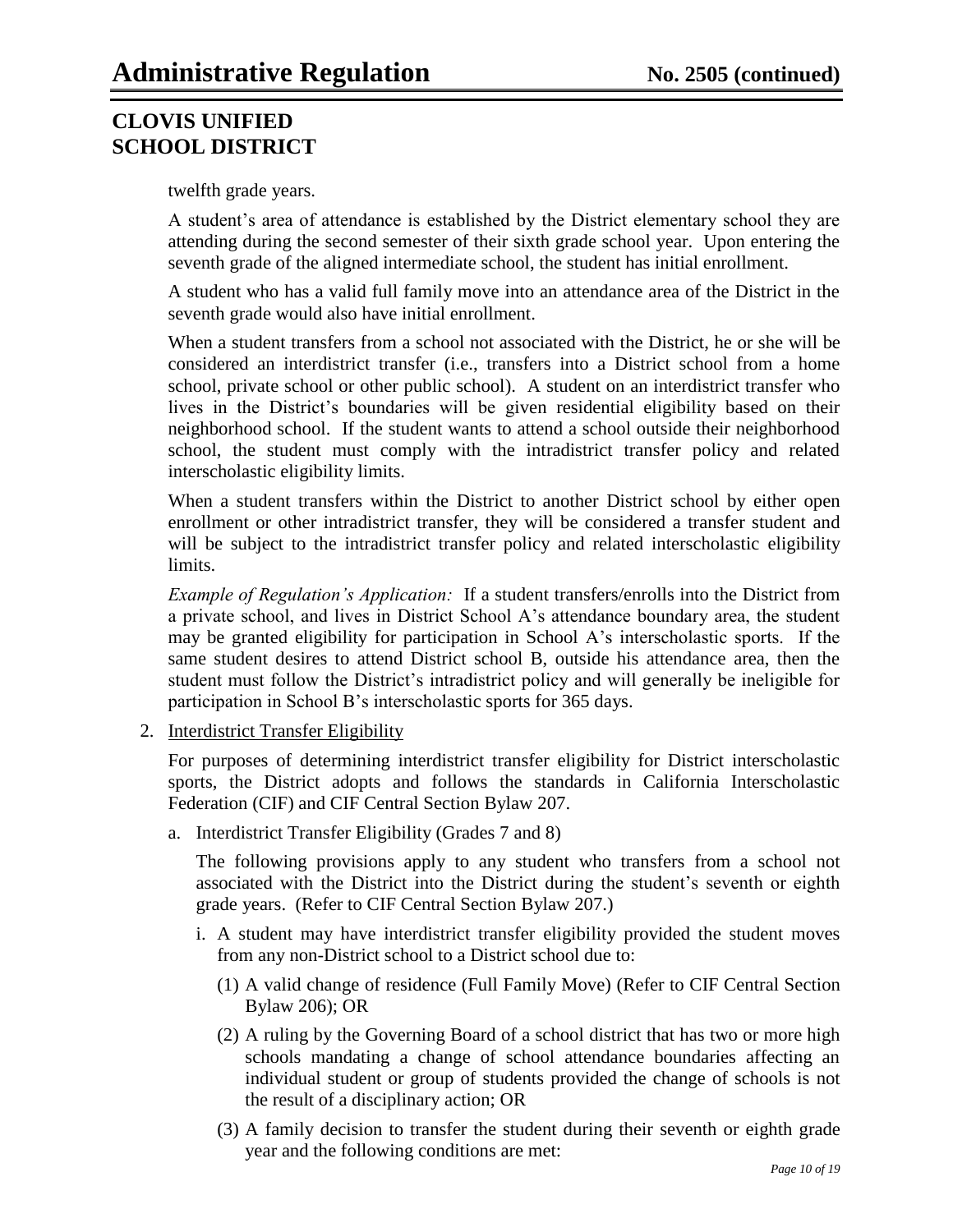- (a) This is the first transfer of this student since his/her initial enrollment in the seventh or eighth grade; AND
- (b) The student is not transferring as a result of a disciplinary situation (see also CIF Bylaw 209); AND
- (c) The student was scholastically and otherwise eligible at the former school immediately prior to the transfer; AND
- (d) There is no evidence that the transfer, in whole or part, is athletically motivated (See also CIF Bylaw 510.B); AND
- (e) The CIF Form 510 Pre-Enrollment Contact Affidavit is completed verifying that there is no evidence of the use of undue influence (recruiting) by anyone associated with either school; AND
- (f) The CIF Form 207 Athletic Transfer Eligibility Application and CIF Form 510 Pre-Enrollment Contact Affidavit have been approved by the District; HOWEVER,
- (g) No student shall be eligible to participate in the same sport at two different schools in the same school year unless the student changed schools as a result of a valid change of residence by the student and his/her parents/guardians/caregiver. In the event of a change of schools due to a valid change of residence, a student will be allowed to participate in the same sport at two different schools not to exceed, in total, the maximum number of contests in that sport as established by the District.

*Example of Regulation's Application:* Student A transfers into the District by way of an interdistrict transfer in the seventh grade. Student may have unrestricted eligibility if they have met all the criteria in  $(3)(a)-(g)$  above. If the student desires to transfer to another District school at any time after their initial enrollment, then they must follow the intradistrict policy and related interscholastic eligibility limits.

ii. If a student does not qualify for interdistrict transfer eligibility under the above standards, the student may seek a hardship waiver of their ineligibility as set forth in E.7. of this regulation.

All intermediate school students (grades 7-8) transferring on an interdistrict transfer into the District who intend to apply for athletic eligibility must fill out a District forms 207, 510 and Waiver to Practice. These forms are accessible at the new school's athletic office. Any student, seventh through eighth grade, and/or the student's parent/guardian should submit the completed forms to the athletic director at the student's new school.

After reviewing the completed Forms 207 and 510, the Superintendent's designee will determine whether or not an intermediate school student has athletic eligibility upon the student's interdistrict transfer into the District. The Superintendent's designee will use the transfer guidelines under AR 2505 E.2 as a criteria for and guidance for determining eligibility.

b. Interdistrict Transfer Eligibility (Grades 9-12)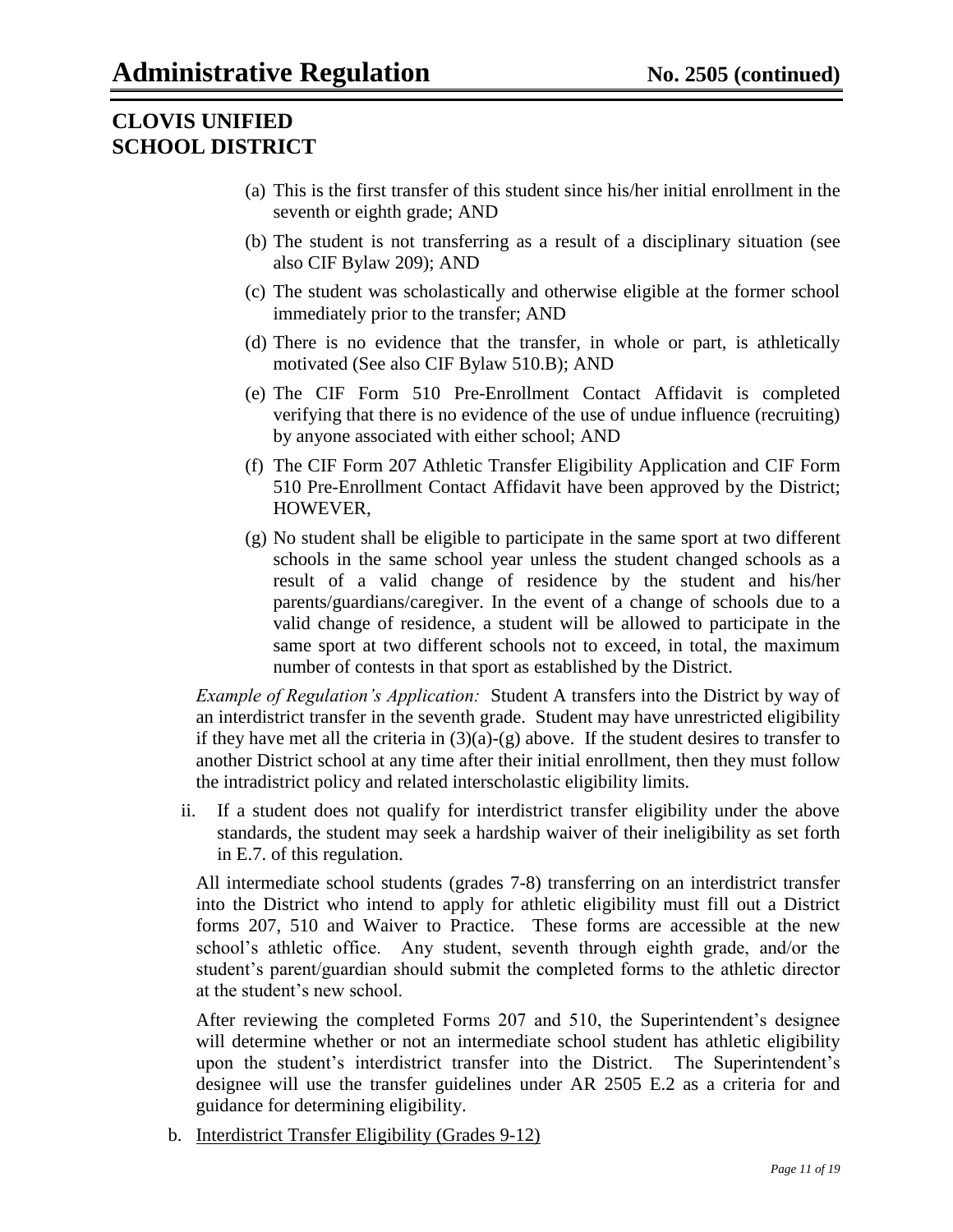The following provisions apply to any student who transfers from a school not associated with the District into the District during the student's ninth through twelfth grades. All criteria is established by CIF Bylaw 207 and all decisions regarding interdistrict transfers will be decided by CIF after reviewed by Superintendent's designee. (Refer to CIF Bylaw 207)

Foreign Exchange Students: The 365-day ineligibility includes foreign exchange students, foreign students, and any student who has transferred from a school not associated with the District and from another district without the student's parents/guardians/caregiver with whom the student lived with when he/she established residential eligibility, even though a new legal guardian or caregiver is appointed who themselves have been a resident of the District attendance area for more than 365 days. If a foreign exchange student can prove he/she has never previously participated in a specific or related sport or competitive extracurricular activity, said student may apply for a waiver of restricted eligibility in sports that they have not participated in prior to coming to the United States. In sports in which they have participated, they become ineligible for one (1) calendar year.

All high school students (grades 9 through 12) transferring into the District on an interdistrict transfer who intend to apply for athletic eligibility must fill out an Athletic Transfer Eligibility Application, CIF Form 207 and Pre-enrollment Contact Affidavit, CIF Form 510 and Waiver to Practice form. These forms are accessible at the new school's athletic office. Any student (grades 9 through 12) and/or the student's parent/guardian should submit the completed forms to the athletic director at the student's new school.

All forms will be sent to CIF, and *CIF will determine* the eligibility of the student transferring. Any appeals will be directly referred to CIF

3. Intradistrict or Open Enrollment Transfer Eligibility and Request for Waiver of Ineligibility (Grades 7 through 12)

Pursuant to Education Code section 35179 and article 2, section 23 of CIF's Constitution, the District has established its own standards for student eligibility for interscholastic athletics following a seventh through twelfth student's intradistrict transfer from one District school to another District school through the District's open enrollment or other intradistrict transfer process.

Any seventh through twelfth grade student who transfers from one District school to another District school shall be ineligible for athletic participation for 365 days from the date of first attendance within the District at the student's new school.

If a student chooses to receive an open enrollment transfer to a new school for a second time while attending seventh or eighth grade, and he/she receives such a transfer for educational purposes, the student will then be ineligible for athletic participation for the remainder of his/her intermediate school career at the new school.

a. A student may have restricted athletic eligibility, regardless of the above limitations, provided that the student can demonstrate a hardship as defined by CIF Bylaw 207 or AR 2505 E.4.a. All students in grades 9-12 would still need approval from CIF prior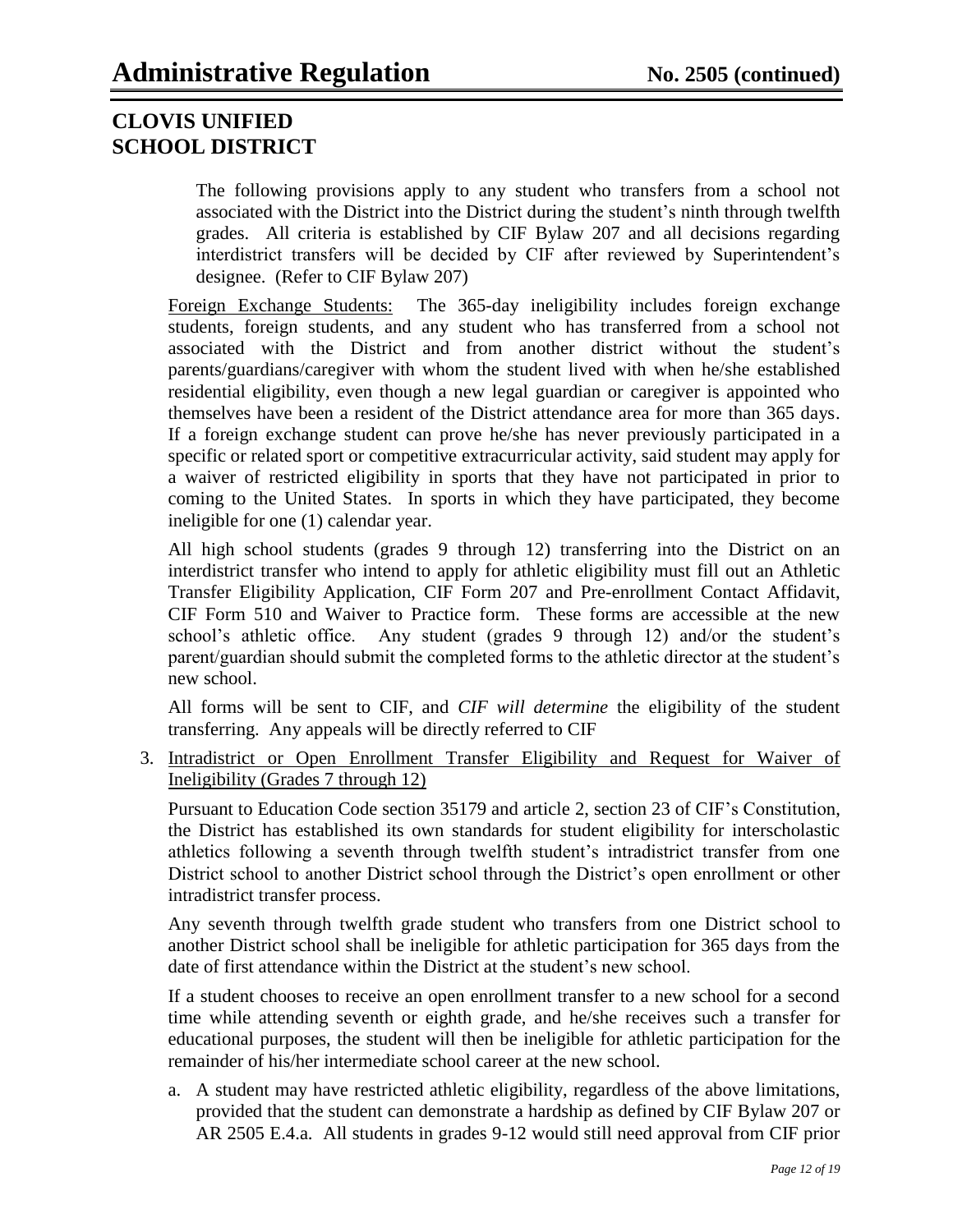to granting any eligibility.

b. All intermediate school students (grades 7-8) transferring to a school outside their attendance area on an intradistrict transfer or an open enrollment transfer who intend to apply for athletic eligibility must fill out District Forms 207, 510 and Waiver to Practice. These forms are accessible at the new school's athletic office. Any student in grades 7-8 and/or the student's parent/guardian should submit the completed forms to the athletic director at the student's new school.

After reviewing the intermediate school student's completed Forms 207, 510 and Waiver to Practice, the Superintendent's designee will determine whether the intermediate school student has athletic eligibility upon the student's intradistrict or open enrollment transfer. CIF Central Section Bylaw 207 and AR 2505 E.4, and the guidance provided by same, will be used to determine eligibility. Intermediate school students denied eligibility under this section by the Superintendent's designee may appeal the designee's determination consistent with section E.9 of this regulation.

c. All high school students (grades 9-12) transferring to a school outside their attendance area on an intradistrict transfer or an open enrollment transfer who intend to apply for athletic eligibility must fill out an Athletic Transfer Eligibility Application, CIF Form 207 and Pre-enrollment Contact Affidavit, CIF Form 510 and Waiver to Practice form. These forms are accessible at the new school's athletic office. Any student in grades 9-12 and/or the student's parents/guardians/caregiver should submit the completed forms to the athletic director at the student's new school.

After reviewing the high school student's completed CIF Forms 207, 510 and Waiver to Practice, the Superintendent's designee will determine whether the high school student has athletic eligibility based upon the student's intradistrict or open enrollment transfer. CIF Central Section Bylaw 207, and the guidance provided by same will be used to determine eligibility. The ruling of the Superintendent's designee will be forwarded to the CIF Central Section Commissioner. High school students denied eligibility under this section by the Superintendent's designee may appeal the designee's determination consistent with section E.9 of this regulation.

### 4. Hardship and Restricted and Unrestricted Eligibility Waivers

A student can obtain transfer eligibility under this regulation if he/she qualifies for an ineligibility hardship waiver. An ineligibility hardship waiver may allow a student unrestricted or restricted eligibility for participation in District interscholastic athletics in grades 7-8 and may be granted up to restricted eligibility for intradistrict transfers as defined by E.4.a for grades 9-12 upon approval from CIF. In order for students in grades 9-12 to gain unrestricted eligibility they must meet CIF Bylaw 207's definition of a hardship.

### a. Hardship Waivers

To qualify for a hardship waiver of ineligibility for interscholastic athletics, the transfer student must be able to demonstrate that a hardship caused the student to be ineligible. A hardship is defined as an unforeseeable, unavoidable, and uncorrectable act, condition, or event, which causes the imposition of a severe non-athletic burden,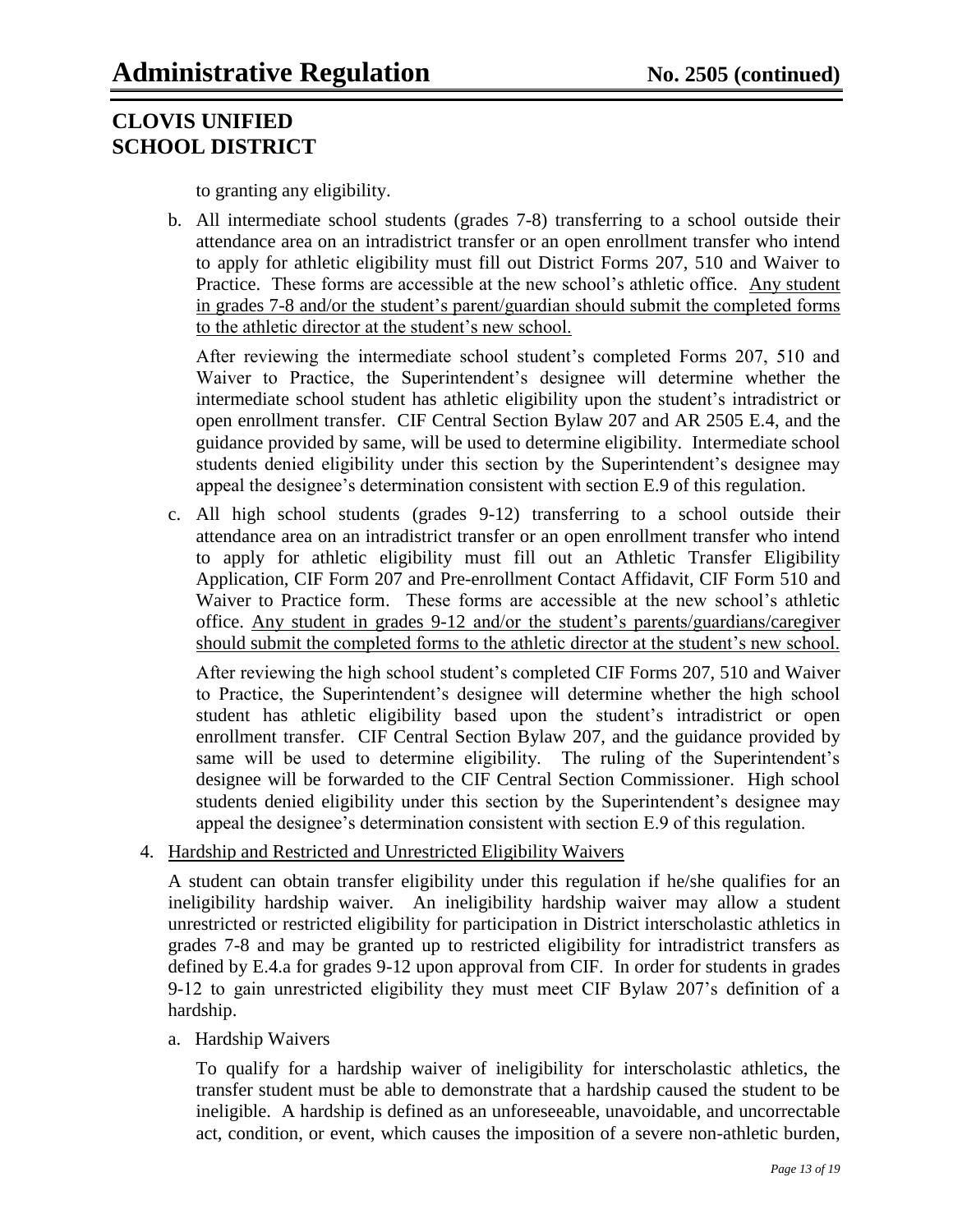upon the student or his/her family. The District incorporates by reference and refers to CIF Central Section Bylaw 207's definition of a hardship, interpretation of a hardship, and guidance on hardship waivers under Bylaw 207, inclusive, for purposes of the District's Hardship Waiver process.

b. Restricted Eligibility Waivers

When a student transfers from school A to school B without the student's parent/guardian/caregiver moving into the new school attendance area and the student can prove a hardship as defined in AR 2505 E.4, the student may receive restricted eligibility at school B. Restricted eligibility is defined as athletic competition except varsity level competition in sports in which the student has participated in any level of interscholastic competition during the twelve (12) calendar months preceding the date of such transfer.

If a foreign exchange student can prove he/she has never previously participated in a specific or related sport or competitive extracurricular activity, said student may apply for a waiver of restricted eligibility in sports that they have not participated in prior to coming to the United States. In sports in which they have participated, they become ineligible for one (1) calendar year.

At a new school, where the school does not have a varsity level team, a transfer student or foreign exchange student may apply for restricted eligibility in sports even where the transfer or foreign exchange student has participated previously in varsity level competition for those sports, and may be granted restricted eligibility provided all other eligibility requirements/conditions are met.

5. Time Frame for CIF 207/510 Paperwork

Under this regulation, parents and student athletes should allow up to twenty (20) school days from the time all completed and appropriate paperwork is received by the Athletic Director at the student athlete's new school.

6. Appeals of Interdistrict Transfers Eligibility Determinations (7-8) and Intradistrict or Open Enrollment Transfer Eligibility Determinations (7-12)

Intermediate school students (grades 7-8) who have been found ineligible for interscholastic athletics following an interdistrict transfer by the Superintendent's designee, as well as intermediate and high school students (grades 7-12) who have been found ineligible for interscholastic athletics following an intradistrict or open enrollment transfer by the Superintendent's designee, may appeal the Superintendent's designee's decision as set forth herein to the District's Athletic Committee. (Interdistrict transfer eligibility for grades 9-12 students and appeals in relation to same are determined entirely by CIF)

- a. The student may appeal the decision, in writing, describing why he/she is appealing and how it complies with the requirements and conditions of CIF and CIF Central Section Bylaw 207 and AR 2505. All documents must be delivered to the new school's Athletic Director.
	- i. The Athletic Director will submit the information received from the student to the District's Athletic Committee and present the case; OR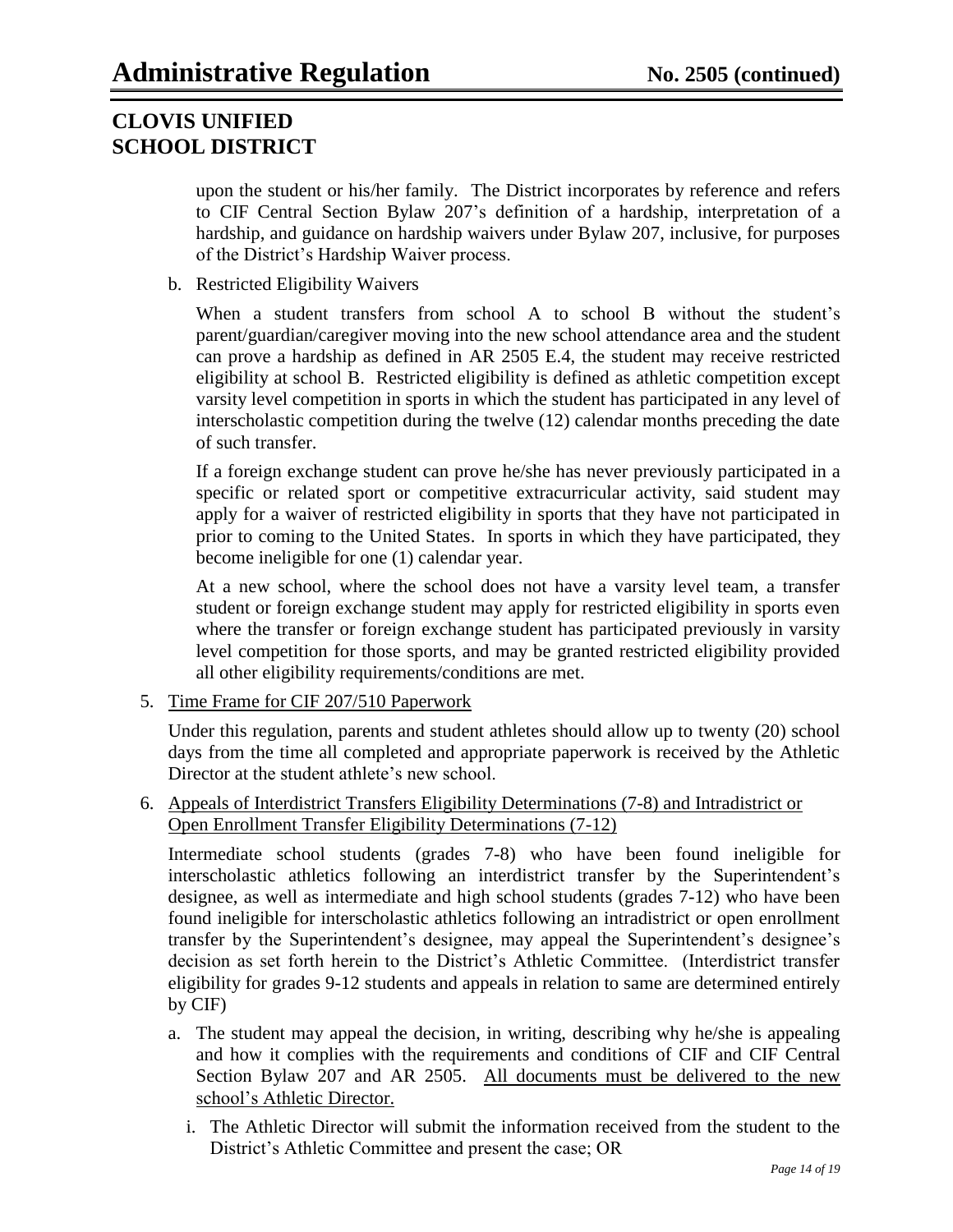- ii. The student may request the opportunity to present their case directly to the District's Athletic Committee in a closed meeting. If the student does not request the opportunity to be heard by the District's Athletic Committee, he/she waives their right to such an opportunity. If the student requests an opportunity to be heard by the District's Athletic Committee, he/she will be given fifteen (15) minutes to present the appeal to the Committee. The District may have legal representation at the Committee meeting, if necessary, to present other information regarding the student's eligibility appeal. The District will be given fifteen (15) minutes to present to the Committee relevant information regarding the student's athletic eligibility and appeal, if necessary. Once the appeal is presented, both parties will be asked to leave the room while the Committee deliberates. The Committee will reconvene and disclose its decision.
- b. All athletic eligibility and hardship waiver decisions by the Committee are final, binding, and not subject to further appeals with the District. The student will be notified of the decision from the A.D. of the school attending and the ruling will be forwarded to the CIF Central Section Commissioner.
- c. The District's Athletic Committee will be assigned by the Superintendent or designee to hear intermediate and high school (7-12) intradistrict and open enrollment transfer eligibility appeals and intermediate school (7-8) interdistrict transfer athletic eligibility appeals. The District's Athletic Committee will be composed of all intermediate and high school Athletic Directors. In no instance shall the Athletic Director of the student's old or new school participate as a member of the Committee on a student's transfer eligibility appeal. However, the Athletic Director of the student's old and/or new school or other appropriate parties may present evidence or information to the District's Athletic Committee in order for the Committee to make an informed decision on the student's appeal, and the Athletic Director of the student's old and/or new school may advocate to the Committee regarding whether the Committee should or should not grant the student's transfer eligibility appeal.
- d. Upon the majority vote of a quorum of members present, the District's Athletic Committee may overturn the Superintendent's designee's decision and grant the student's appeal.
- e. Because the information utilized and discussed by the District's Athletic Committee regarding transfer eligibility appeals includes confidential student information, all transfer eligibility appeals and Committee deliberations will be held in closed session.
- f. Following a meeting by the District's Athletic Committee to determine a student's transfer eligibility appeal, the Athletic Director of the student's new school will inform the student in writing, within a reasonable period of time, of the Committee's decision on the student's athletic transfer eligibility appeal.
- 7. Valid Residence and Valid Residence Changes

A student may have athletic eligibility under this regulation when he/she establishes that a valid full family move took place. Athletic eligibility based upon a valid full family move is distinct from athletic eligibility based upon a waiver of ineligibility because of hardship.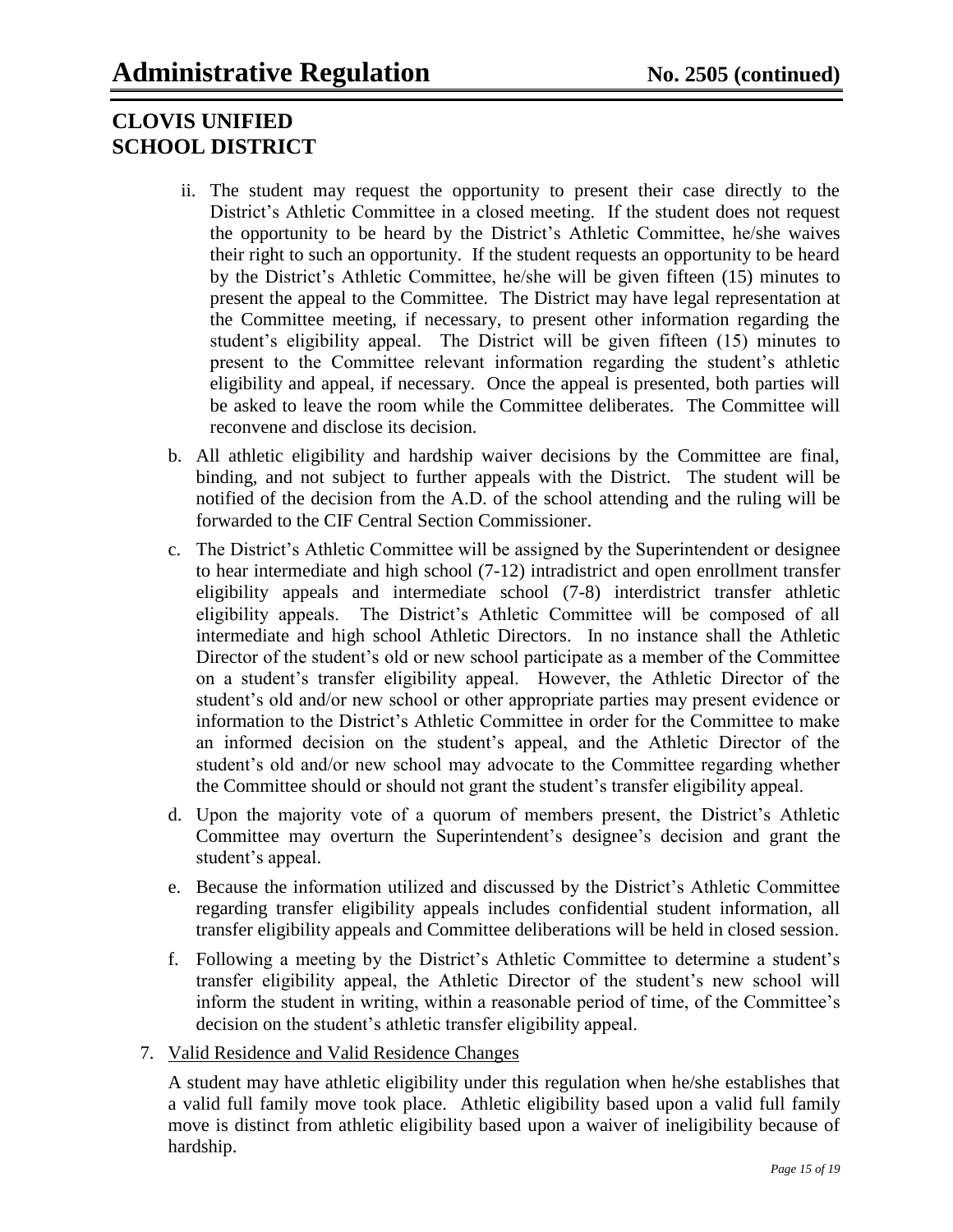a. Valid Residence

Pursuant to CIF and CIF Central Section Bylaw 206, a valid residence is that location where the student's parents/guardians/caregiver with whom the student lived when he/she established eligibility, live with the student and, as a result, use and enjoy that location. A student (with the student's parents/guardians/caregiver or immediate family with whom eligibility has been established) may only have one valid residence at a time.

b. Valid Change of Residence

Determination of what constitutes a valid change of residence depends upon the facts in each case; however, to be considered, the following facts must exist (Refer to CIF Central Section Bylaw 206):

- i. The original residence must be abandoned and vacated as a residence by the immediate family, AND
- ii. The student's entire immediate family must make the change and take with them all household goods and furniture appropriate to the circumstances. For eligibility purposes, a family unit may not maintain two or more residences; AND
- iii. The change of residence must be genuine, without fraud or deceit, and with permanent intent.
- c. Multiple Changes in Residence

A student whose family makes a valid move into a new attendance area may be immediately residentially eligible for varsity competition. A subsequent move into a different attendance area by the family (or other family members) during that same school year will result in the student being declared ineligible until cleared for competition by the District's Athletic Committee.

d. Proving Valid Change of Residence

Evidence must be submitted that a valid change of residence has occurred. Evidence will include all of the following that are appropriate for the situation:

- i. Operative telephone and utility service at the student's new residence and terminated at the former residence;
	- (1) Activation of bill at new address
	- (2) Cancellation date of bill at former address
- ii. Proof of paying for utilities at the new residence including phone, gas, electricity, water, cable television and garbage collection;
	- (1) Activation of bill at new address
	- (2) Cancellation date of bill at former address
- iii. Bank statement indicating current and former addresses of new residence;
- iv. Credit card statement indicating current and former addresses of new resident;
- v. Proof of submitting a change of address to the U.S. Postal Service to receive mail at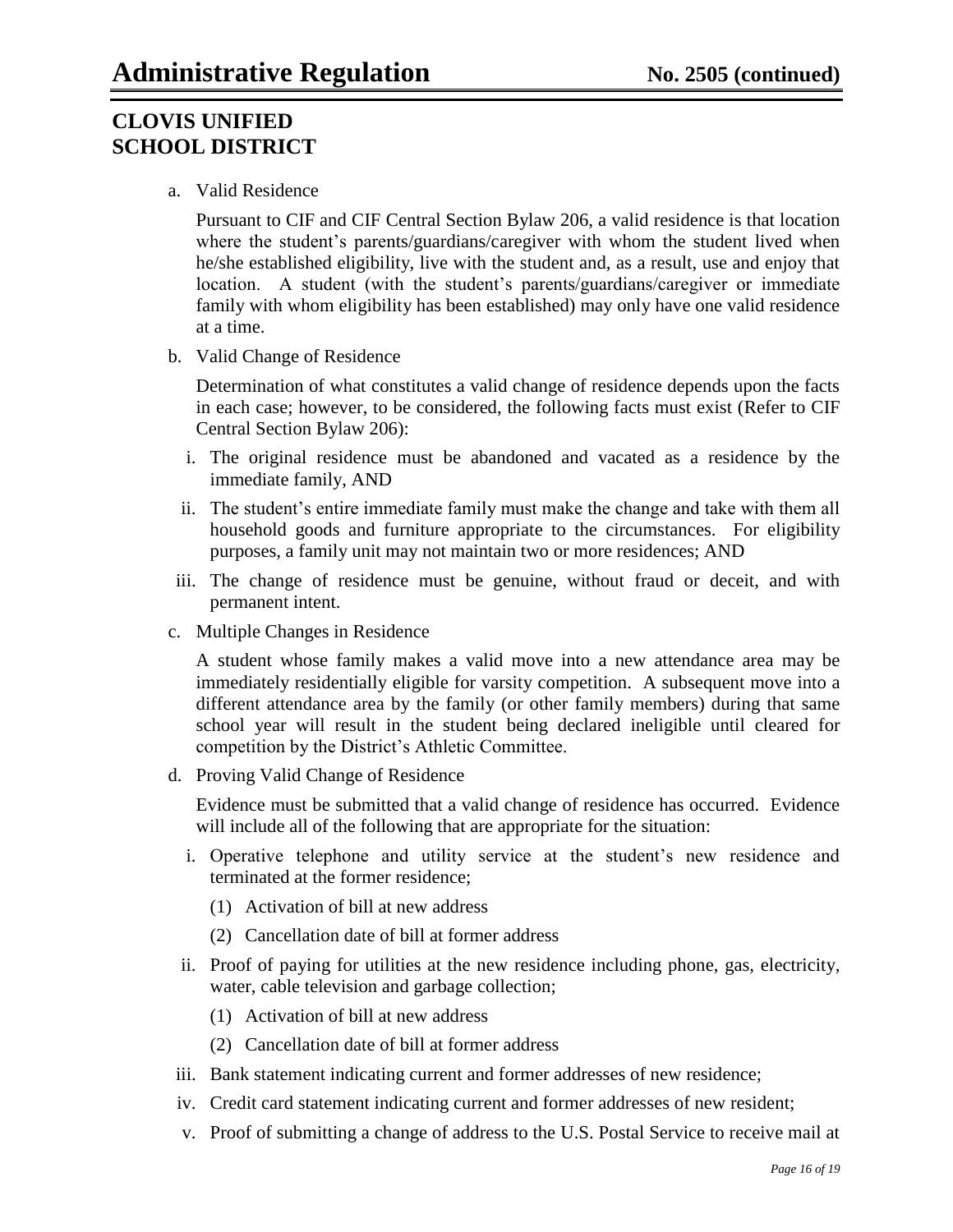the new residence;

- vi. Proof of transfer of the parent's/guardian's and age-appropriate student's motor vehicle registration;
- vii. Proof of changed address on the parent's/guardian's and age-appropriate student driver's license;
- viii. Voter registration listing the new address;
- ix. Real estate documents indicting and verifying a change of residence (sale and purchase, for instance);
	- (1) Proof of entering into a long-term lease
	- (2) Court documents indicating a change of residence
	- (3) Property tax receipts
	- (4) Rent payment receipts
- x. Declaration of residency executed by the student's parent/guardian; or
- xi. Other documentation that a Section or school district may require that establishes that a person is living at the new address.

The Athletic Director or other District personnel will visit and may revisit the residence to determine that the family is residing in the new residence.

The Athletic Director or other District personnel will visit the previous residence to determine that it has been abandoned and vacated.

A decision will be rendered once all completed forms have been turned in to the Athletic Director at the student's new school site. Parents/Guardians and students should allow up to twenty (20) school days for this process to be completed.

### F. SEMESTERS OF ELIGIBILITY AND TEAM ELIGIBILITY FOR INTER-SCHOLASTIC **ATHELTICS**

### 1. Elementary School Eligibility

When a student first enters the fourth grade (regardless if it is a District or non-District school), he/she has six (6) consecutive semesters in which to complete his/her elementary school athletic eligibility.

*Example of Regulation's Application:* Student A transfers to a District school from a school outside the District. Student A was in the fifth grade at the prior school and plans on repeating the fifth grade in the District. Because Student A's eligibility started upon entry into the fourth grade at the prior school (regardless of any participation in sports), Student A would have only two (2) semesters of athletic eligibility for the remainder of elementary school enrollment even though the student enrolls in the fifth grade.

*Example of Regulation's Application:* Student B is enrolled in a District school for fourth and fifth grades. Student B then transfers to a school outside of District for the sixth grade. Student B then transfers back to a District school the following year and repeats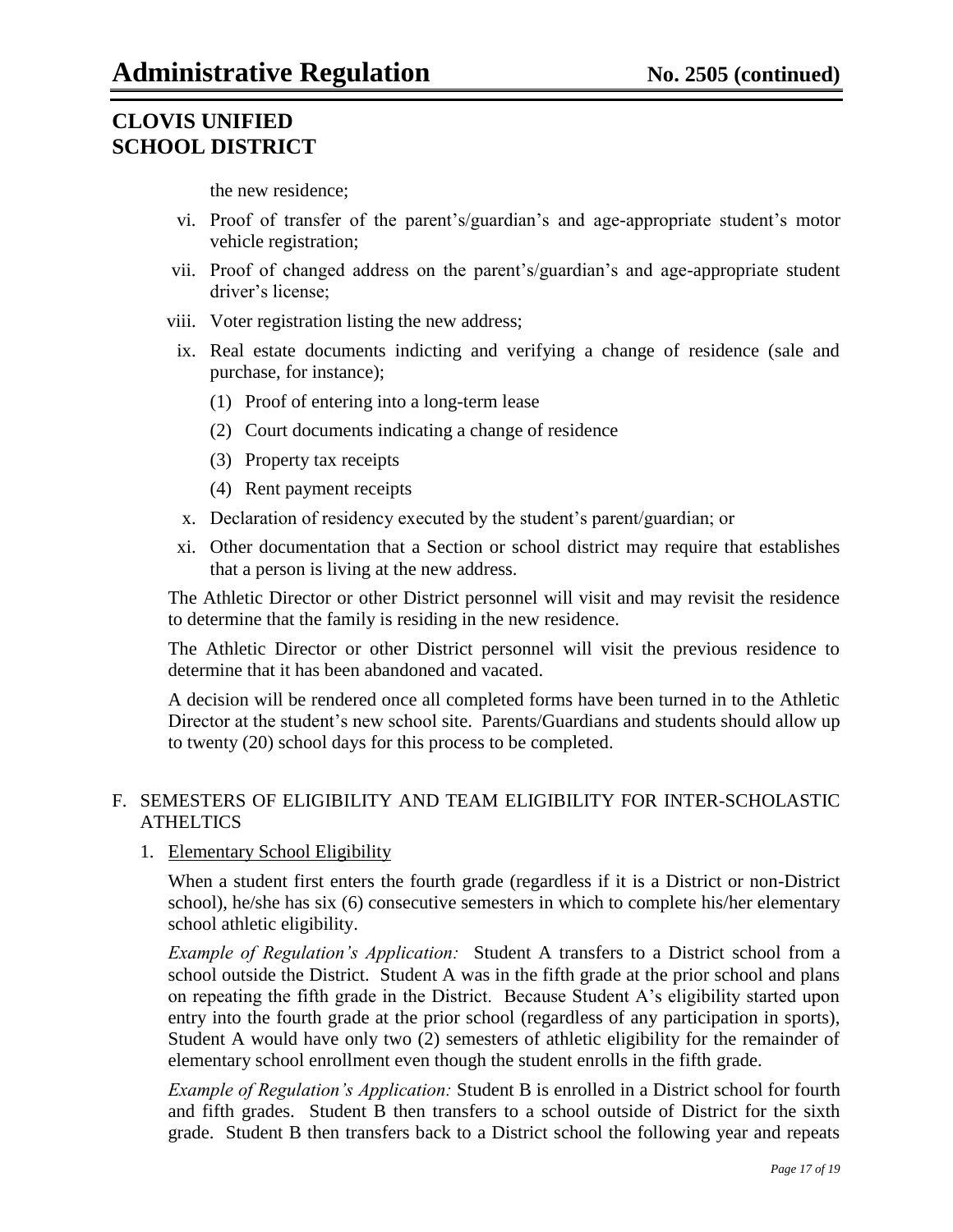the sixth grade. Student B would be ineligible for athletics because he/she has completed six (6) consecutive semesters of elementary school enrollment athletic eligibility four (4) semesters for fourth and fifth grades in the District, and two (2) semesters for sixth grade at a school outside of the District).

2. Intermediate School (Grades 7-8) Eligibility

When a student first enters seventh grade (regardless if it is a District or non-District school), he/she has four (4) consecutive semesters in which to complete his/her intermediate school athletic eligibility.

Example of Regulation's Application: A student begins the seventh grade at a District school, then transfers to a non-District school the following year and repeats the seventh grade. The student then transfers back to a District school the year after and begins the eighth grade. The student would be ineligible for the eighth grade athletics since the student has already completed four (4) consecutive semesters since their initial enrollment into the seventh grade.

3. High School (Grades 9-12) Eligibility

When a student first enters ninth grade (regardless if it is a District or non-District school), he/she has eight (8) consecutive semesters in which to complete his/her high school athletic eligibility.

4. Reclassification Eligibility

To determine a student's normal progress toward graduation, the school will use the graduation date of the class the student originally enrolled in at the seventh or ninth grade level that began his/her intermediate or high school eligibility.

5. Team Eligibility

An athlete may only participate in the level to which he/she is eligible, i.e., restricted or unrestricted eligibility.

### G. INSURANCE COVERAGE

Accident insurance, including for medical and hospital services, shall be made available for purchase by students who may be injured while participating in athletic activities under the jurisdiction of the District.

### H. ALTERNATIVE SCHOOL PLACEMENT OR CHARTER SCHOOL PLACEMENT

When a student is placed in or attends an alternative school or charter school he/she will not be eligible to practice with any CIF sanctioned athletic teams in the District.

When a student has been placed in an alternative school for disciplinary reasons and there is a violation of the District Code of Conduct, upon his/her return from the alternative school to a CIF sanctioned campus within the District, the student must go through code of ethics hearing at the site to be granted permission to participate in interscholastic athletics. The student must complete all obligations required as a result of the code of ethics hearing before rejoining and participating in interscholastic athletic practices or competitions.

Time spent at the alternative school does not count towards time required to serve the athletic board sanctions.